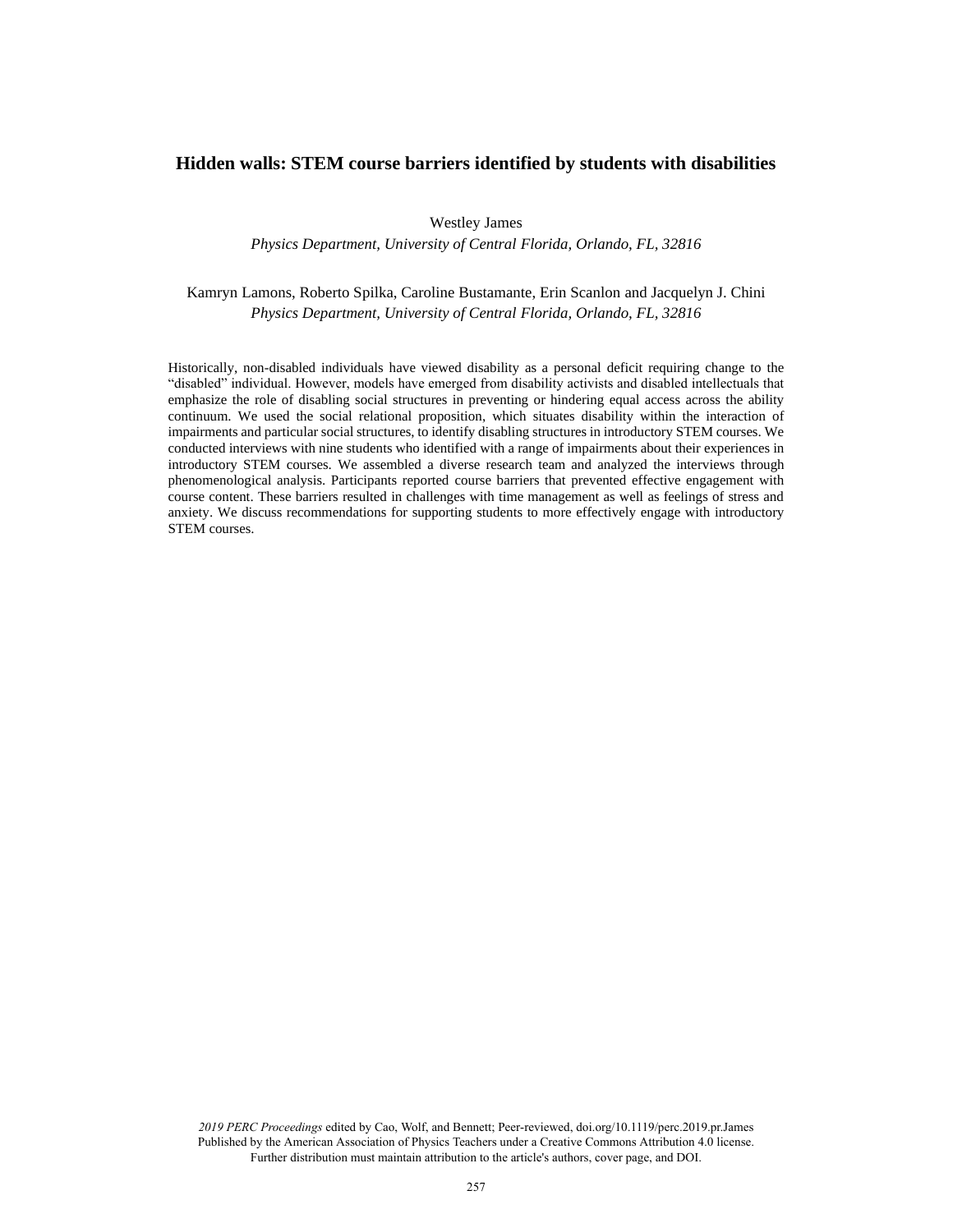# **I. INTRODUCTION**

Students with disabilities make up between 10-20% [1] of the postsecondary population [2,3], and course barriers exist which prevent this population from equal access to learning. For example, Mullins and Preyde interviewed postsecondary students with disabilities and identified barriers such as negative faculty attitudes towards disability/accommodation use and courses not being designed with students with disabilities in mind [4]. Little work has investigated the barriers students with disabilities experience specifically in STEM courses [5]. Identifying the barriers present in STEM courses would allow for recommendations better targeted to the needs of students with disabilities.

Different models of disability promote different societal actions and different research agendas [6]. This study is underpinned with the social relational perspective [7], which posits "disability to be those restrictions of activity that result from the exercise of power to exclude: disability only comes into being when restrictions of activity are wholly social in origin" (p.29) [8]. Thomas separates socially constructed limitations (i.e., disability) from restrictions of activity that arise directly from impairment, which she terms "impairment effects". "Impairment effects," therefore, are limitations which cannot be changed by modifications in social structures. We diverge slightly from our understanding of Thomas's perspective to acknowledge the positive characteristics (in addition to limitations) that our participants associated with their disability diagnosis. Thus, we use the term "diagnosis characteristics" to include personal characteristics participants associated with their diagnosis, and to distinguish from the negative connotation associated with the word "impairment".

Thomas's social relational perspective highlights the importance of disentangling socially constructed disability from impairment effects (in our model, diagnosis characteristics). We use this perspective to emphasize

TABLE 1. Demographics for participants (pt) (identifier, diagnosis, and age diagnosed)

| Pt | Diagnosis shared by pt              | Age diagnosed<br>(vears) |
|----|-------------------------------------|--------------------------|
| 1  | Attention-deficit/hyperactivity     | 16                       |
|    | disorder (ADHD)                     |                          |
| 2  | <b>Adult ADHD</b>                   | 22                       |
| 3  | <b>ADHD</b>                         | 11                       |
| 4  | Bipolar disorder, anxiety, clinical | 12                       |
|    | depression                          |                          |
| 5. | X-Linked juvenile retinoschisis     |                          |
| 6  | Asperger's, depression, migraines,  | 12                       |
|    | sleep apnea, driving anxiety        |                          |
| 7  | Dysthymia and generalized anxiety   | 15                       |
| 8  | Autism                              | NA                       |
| 9  | Severe anxiety                      | during college           |

instructors' power to reduce forms of social oppression that inhibit full participation in the physics community by individuals with impairments. For example, an individual with a mobility impairment may be unable to physically climb stairs, but this limitation is only "disabling" if a building lacks an elevator the individual can use. Thus, access can be provided by changing the building without changing the individual.

In this paper, we will report barriers in STEM courses for students with disabilities and conclude by providing recommendations for how instructors can begin identifying and addressing these barriers by using a framework called Universal Design for Learning [9].

### **II. METHODS AND ANALYSIS**

We recruited participants enrolled in introductory physics or chemistry courses at a large southeastern researchintensive university to participate in two, one-hour semistructured interviews conducted at the beginning and the end of the semester they took the course (though not all participants included in our analysis completed both interviews). In the interviews, we asked questions about the participants' experiences as a student with disabilities in postsecondary STEM courses.

Participants were recruited via emails sent by the disability services office and by faculty teaching the courses. This allowed both students who had registered to use accommodations in their courses and those who were not registered to participate in the study. Thirty-one participants who self-identified with a disability diagnosis were recruited; we selected nine participants' transcripts for analysis because these participants made explicit statements about their diagnosis characteristics and they talked about the interaction between their diagnosis characteristics and their courses. Three of these selected participants were in the SCALE-UP course, a "flipped" course format, often held in a specially designed room, where emphasis is placed on interactive team learning [10]. The participants collectively represented a variety of disability diagnoses and were diagnosed at different ages, as presented in Table 1. We choose to value participants' individual experiences with their self-identified disability; thus, we report their selfidentified disability in Table I, but frame our findings with their self-described diagnosis characteristics rather than their impairment label.

We chose to analyze the interviews through interpretative phenomenological analysis, which suggested focusing on smaller sample sizes, averaging around six participants, to promote depth versus generalization of findings [11]. Our sample extends to nine participants to account for the wide variation in disability diagnosis. Limitations from our recruitment are that not every existing disability diagnosis is represented among our participants, not every disability diagnosis is represented equally, and all participants came from the same university.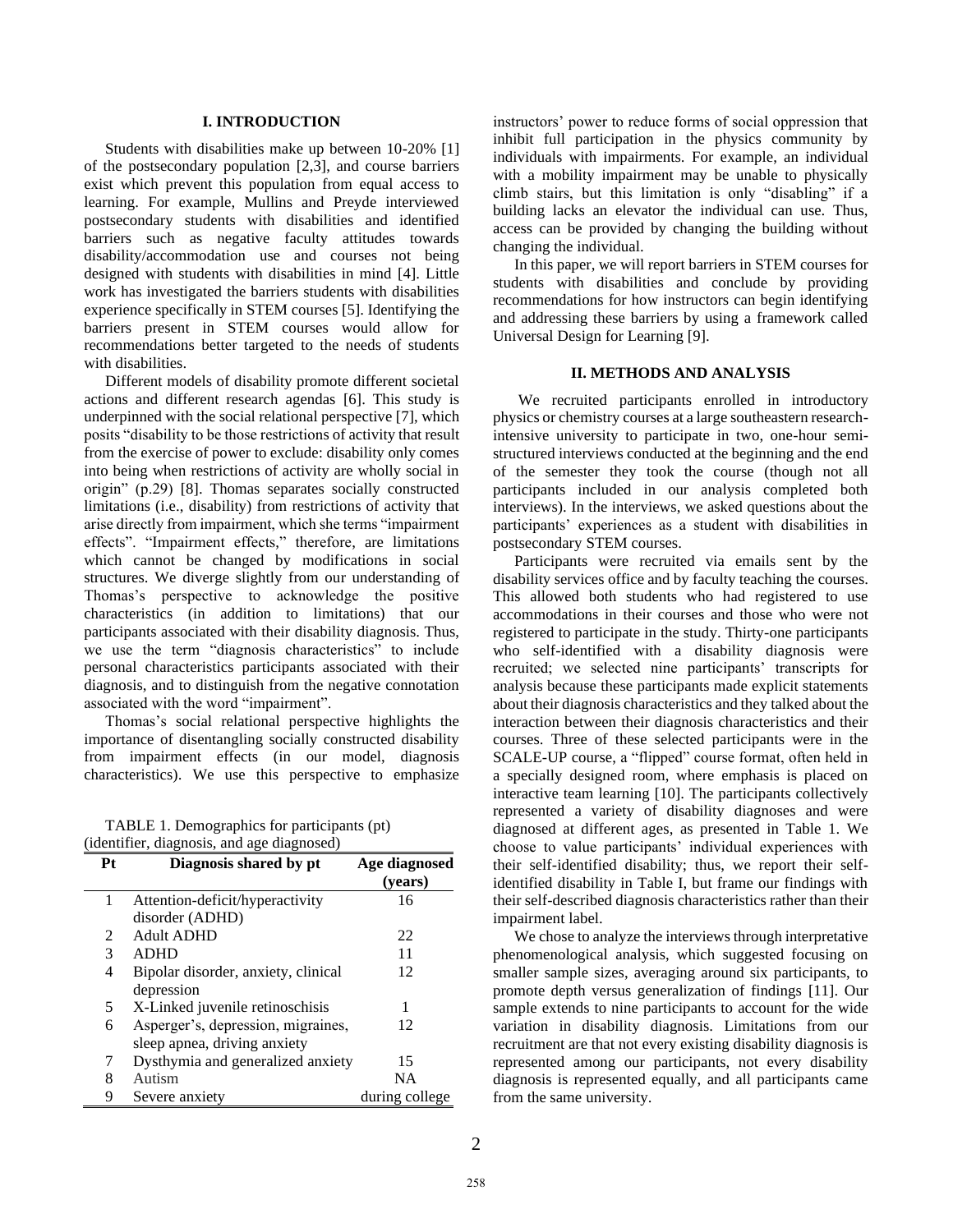The first author (W.J.) conducted all of the interviews and identifies as a white, non-disabled male. Four of the authors (W.J., K.L., R.S., and C.B.) cooperatively conducted the analysis. We analyzed each transcript through interpretive phenomenological analysis (IPA) [10] via the following process: 1) the researchers read through the transcript to familiarize themselves with the data; 2) researchers paraphrased statements where participants identified diagnosis characteristics or expressed how their diagnosis characteristics interacted with their college experience; 3) researchers generated themes for paraphrased statements; 4) W.J. selected themes which included the words "chem", "chemistry", "physics", or "STEM"; 5) researchers reviewed the themes generated in step 3 and identified the barriers and supports most commonly expressed for each participant; and 6) researchers identified the most common barriers and supports expressed across all participants. To acknowledge the unique perspective and experiences of each participant, steps 1-5 were conducted independently for each participant and transcripts were assumed to be independent (i.e., findings from the first transcript analyzed were not carried forward to the next transcript during analysis). Step 1 was conducted independently by each researcher, but every other step was conducted in group meetings where the graduate student (W.J.) and two of the undergraduate researchers (either K.L. and R.S. or K.L. and C.B.) were present.

The researchers represented a spectrum of disability diagnosis, including non-disabled, diagnosed, and undiagnosed but identifying with diagnosis characteristics. We also represent both graduate and undergraduate students and come from physics and non-physics STEM majors. A recommended practice of the IPA process is for researchers to avoid bringing their assumptions into the analysis (i.e., bracketing) as these will interfere with interpreting how participants interpret their experiences [12]. By having a diversity of researchers co-generating interpretations, researchers are more likely to be confronted with differing interpretations which require each researcher to reflect and defend how the participant's words are the basis of the researcher's interpretation [13]. When using IPA, we interpret participants' statements by asking questions of the transcripts such as "Do I have a sense of something going on here that maybe the participants themselves are less aware of?" [11]. An example in this study's context is that participants expressed diagnosis characteristics associated with their diagnosis. As researchers, we identified supportive or disabling course practices by distinguishing statements where participants reported an interaction between their diagnosis characteristics and course practices.

To prepare for analysis, the graduate student trained the undergraduate researchers about IPA by co-generating comments and themes for a transcript not included in this study. In acknowledgement of the power dynamics [14] present, norms were established and repeated by the first author throughout the analysis process that every researcher's interpretations were of equal merit. Researchers were encouraged to express and defend their interpretations, and the research team discussed disagreements until consensus among the three researchers was met. By having to express and defend our interpretations with others involved in the analysis process, we perform a form of ongoing peer review, a practice which Creswell and Poth (2018) identify as supportive in building trustworthy interpretations [15].

## **III. FINDINGS**

In our analysis, participants commonly linked their diagnosis characteristics to challenges engaging with course content, which in some cases fueled severe anxiety; participants also reported that experiences of severe anxiety could occur without challenges engaging with the course content, resulting in additional barriers.

# **A. Challenges effectively engaging with class content**

Seven of the nine participants identified practices, or lack thereof, in STEM courses which introduced barriers with effectively engaging with class content. How these barriers arose or interacted with participants' diagnosis characteristics varied but included not having sufficient time to prepare for class, difficulties monitoring learning due to lab sections covering content ahead of the lecture, and course material not seeming relevant to participants' interests.

All three participants diagnosed with ADHD identified requiring more time than their peers to study or complete assignments due to diagnosis characteristics, such as being prone to distractions. For example, participant 1 says: "*Cause generally what takes another person an hour to study it'll take me like 2-4 hours to study… it takes me a while because I just get distracted…*" Participants identified STEM courses as requiring even more time, and that not knowing how to prepare could result in them not having the time necessary to stay on pace with the course. Participant 2 shares how studying takes a particularly long time for physics courses: "*... but with Physics ... I spend so much time on the chapter before I do the problem 'cause I really have to get why it's.. you know*…*why they do certain steps in the example problems and that takes me a long time*…*"* Participant 2 also described that the physics SCALE-UP format left them unsure how to prepare: "*I've never been in a class like this [SCALE-UP], so it was kind of different ... I wish I would've known how to prepare for the class before 'cause I'm like showing up to the class like any other class..*." Participant 2 shared how these barriers resulted in them being unable to keep pace with the class and subsequently performing poorly on their first exam, "...*and so the test was for um... chapters one through four, but I had only gotten up to chapter one. So, I did get a low grade on a test, but I knew everything of chapter one and I knew like half...on chapter two.*" Previous work has also found that students with disabilities report needing increased time for tasks compared to their peers [4,16] and the increased stress this can cause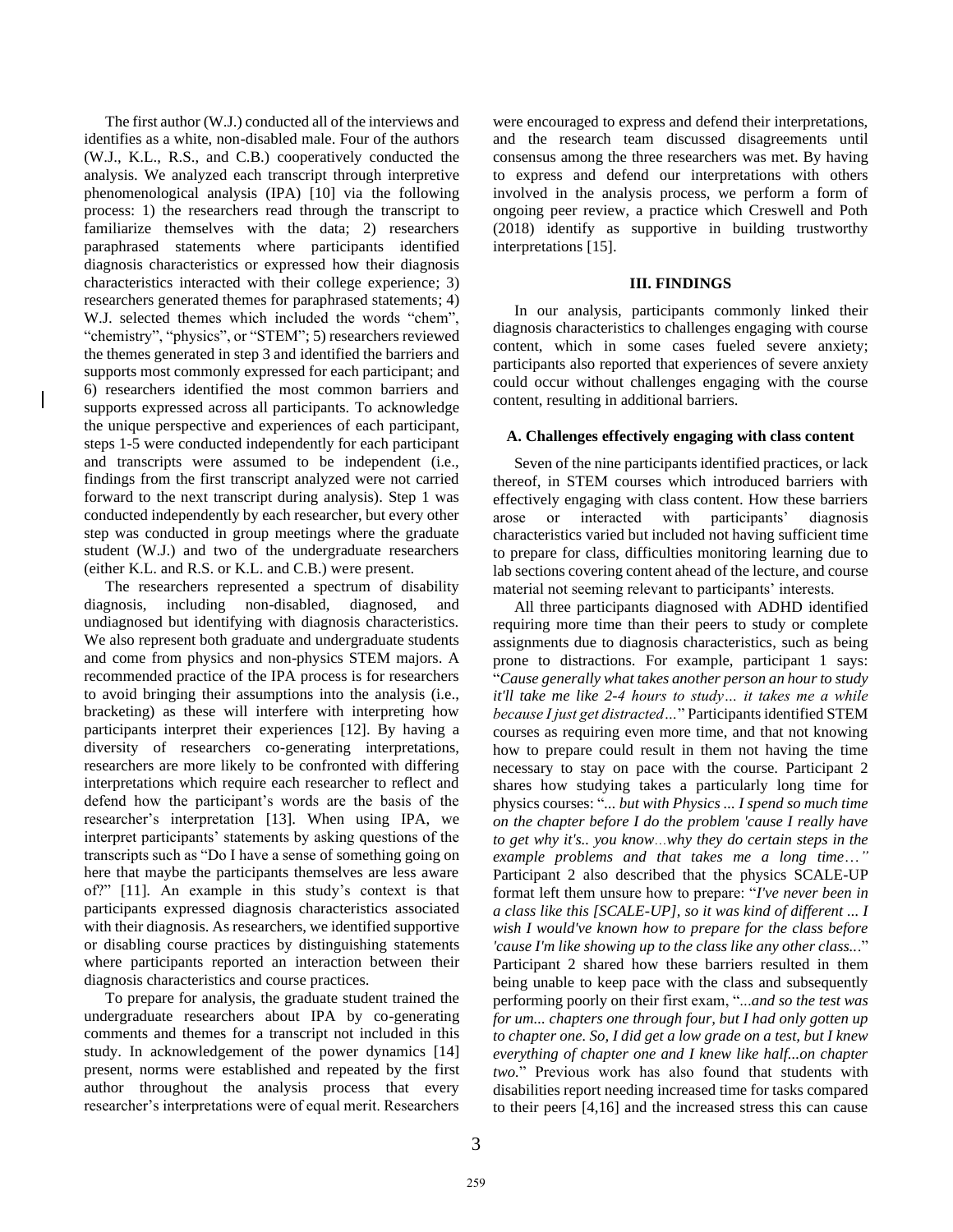[17]. Participants revealed that STEM courses introduced barriers when this need for processing time interacts with the increased time needed for conceptual understanding. Instructors should account for this increased time when developing and planning curriculum, along with supporting students in developing skills helpful for studying STEM (e.g. metacognition [18], critical thinking [19]).

Participant 6 experienced challenges with identifying and solving problems in their learning process as a diagnosis characteristic: "*I mean that's an executive functioning thing right there but, I mean just recognizing that there's a problem to even being able to start the problem solving process and to also identify how big the problem is and what resources I need to actually fix it.*" This participant identified executive function as a diagnosis characteristic; executive function is an umbrella term for cognitive functions, such as selfcontrol, working memory, and cognitive adaptability [20]. Participant 6 shared that course structures could make it more difficult to identify and address learning challenges. For example, they shared how the physics lab section, which occurred separate from the lecture, covered content ahead of the lecture, resulting in the participant not being able to determine if they were on pace with the course: "*because thethe lab and lecture were so disjointed, it always felt like I was behind, even though I wasn't. And... well, I mean, even if I was... I don't know whether I was or not. I really don't."* The strategies Participant 6 typically used to assess whether they were on pace with a course did not translate to this physics course; the challenge was significant enough that Participant 6 withdrew from the physics course. STEM curricula have not typically considered variation in students' executive function [21,22], which creates inequitable learning experiences, such as the one experienced by Participant 6.

When Participant 8 was asked if their disability has shaped their course experience, the participant shared how their introductory chemistry course didn't make connections to their personal interests, which resulted in this participant not engaging with course content: *"I think that it's [their disability] part of why I don't dedicate as much time to it [chemistry course]. Like, it's like if something is what interests me, um what I want to focus on studying, I will put more time towards that 'cause it's more fun to me. And then everything else just gets kicked to the wayside. (laughs).*" Participant 8 expressed how connection to their personal interests could result in high engagement and enjoyment with classes that made the content seem relevant: "*I think that the particular disability helped me kinda thrive was in my environmental science class, because it like kind of allowed me to um... kind of create this hyper-fixation on the subject. Because it was like, it became a very like, a special interest of mine. Like it was easier to keep up with… there was just something about the way that that class went for me was really good..*.." Other individuals with autism have selfreported a very high engagement with topics of interest [23], and previous studies have found that there is a strong interaction between interest and learning [24]. Our findings reveal the negative and positive consequences this interaction can have in STEM courses for students who identify relevancy as a critical component of their capacity to engage with content.

Participants described barriers which included not knowing how to prepare for a physics class, misaligned lectures and labs, and content not seeming relevant to personal interests. Though these are likely barriers for many students, participants experienced severe consequences, such as being unprepared for assessment, withdrawing from the course, and having anxiety triggered, due to the interaction between the barriers and participants' diagnosis characteristics.

### **B. Courses causing severe anxiety**

Four participants identified frequent episodes of anxiety as a diagnosis characteristic and reported that STEM courses increased the frequency and intensity of these episodes. Another three participants experienced episodes of anxiety due to difficulties in preparing for assessments or due to having insufficient time to complete assessments. In both cases, testing accommodations were highly effective in reducing anxiety and were therefore highly valued by participants.

Two of the participants who identified with an anxietyrelated diagnosis reported that they received their diagnosis due to experiencing severe episodes of anxiety in previous chemistry courses. Participant 9 shared their experience of a debilitating anxiety episode that occurred before an introductory chemistry exam: *"Yeah. Before one [chemistry] exam, I had such, like I had never ... I've had like anxiety attacks, but I usually calm myself down. But that was the first time that I got an anxiety attack so bad that I just had to go to bed…. Like, I just, I was crying, bawling. And a ton of anxiety, and I just had to go to bed."* Both participants identified that the anxiety attacks would occur leading up to exams, but only participant 9 identified feeling unprepared for exams as the cause of the episodes of anxiety. Participant 9 expressed course barriers to being prepared for the tests, such as ineffective course resources: *"And plus the answers weren't, when I was doing the practice problems, the answers weren't like explained, So I didn't know what to do. And it was going to take me a ton of time."* The American College Health Association has found that over 26% of undergraduate students report that their academic performance is negatively affected by anxiety [25]. Our participants reveal that course practices were the instigators of their anxiety, and that this anxiety had severe negative impacts on their emotional health and ability to prepare for assessments. Test anxiety was also a common experience for participants who didn't identify anxiety as a diagnosis characteristic and could be caused by not having time to process information, seeing others finish before them, or being distracted by noises in the classroom. Eight out of nine participants made use of test accommodations, and seven out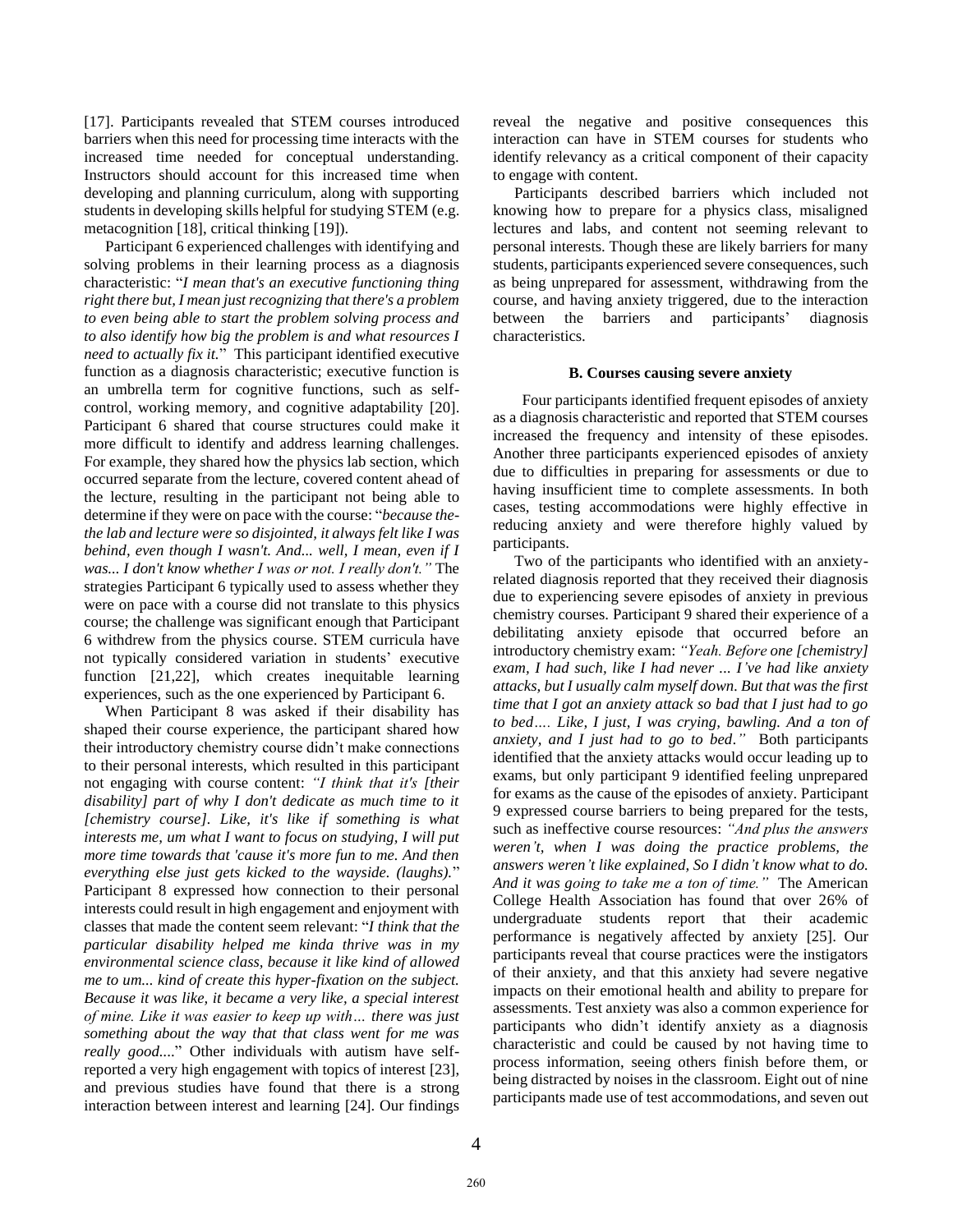of eight of these individuals reported that test accommodations played a significant role in reducing test anxiety. Test accommodations can include having extra test time, having a reduced distraction environment for tests, or being able to make up tests if anxiety attacks prevent their attendance. Regarding the effectiveness of testing accommodations, Participant 1 expressed how having the extra test time dramatically reduced their anxiety by affording them time to not have to rush through the test: "*…knowing I have that extra time makes me, makes my anxiety go down… I feel a lot more comfortable with my answers because I had time to read it, and I wasn't rushing or, you know, it wasn't building up like I'm not going to have enough time…*". Though some participants used testing accommodations for every class, others only used them in courses they identified as challenging. STEM courses often fit this criterion. When asked if they would continue to use accommodations, Participant 9 stated, *"For sure. I'm like, I know like chemistry is a struggle for me. And especially it gets harder if I get anxious. So, for sure. I'm using it for orgo [organic chemistry]. And for math.*" Thus, Participant 9 highlighted chemistry and math courses as sites where the interaction between difficulty and anxiety (a diagnosis characteristic) led to their use of test accommodations. Previous studies have found that accommodations are highly important for students with disabilities, but instructors can present barriers to their use by expressing negative accommodation viewpoints. such as accommodations being unnecessary [4,17,26]. The participants in this study report accommodations as often being more important in STEM courses, and so it is critical that STEM instructors welcome and encourage their use. Instructors can make students feel more comfortable accessing accommodations by inviting students to discuss their needs on the first day while discussing the syllabus or a few weeks before each assessment (as there is often a time lag between requesting and gaining access to accommodations).

Anxiety was commonly reported among our participants, most often experienced before or during STEM tests. The experienced episodes of anxiety varied in intensity, but always resulted in negative consequences including emotional distress or performing worse on assessments. Participants identified that testing accommodations were critical to the reduction of anxiety.

## **IV. IMPLICATIONS**

These findings reveal that there are significant existing barriers in STEM courses for students with disabilities. By centering students who experience these barriers, we can begin identifying and addressing the barriers. While we identified barriers in relation to participants' diagnosis characteristics, it is likely that these challenges also exist for students without disability diagnoses. By implementing course practices that support students with disabilities, we provide more support for all students; this idea is a driving motivation of the Universal Design for Learning (UDL) framework [9]. By using recommendations from the UDL framework, we can identify strategies and practices to address course barriers [27]. A caveat to these instructor recommendations is that implementation may require additional time and effort. Therefore, administration has a responsibility to ensure instructors have the capacity and time to implement accessible practices.

To support students in effectively studying, the UDL framework suggests highlighting critical features and big ideas and providing graphic organizers or checklists or guides for notetaking. By highlighting what is important for students to learn, instructors help students to spend their time effectively on content that is relevant to the learning objectives. Providing graphic organizers or note guides can help scaffold the development of the skills necessary to learn STEM content, while also reducing the load on executive functions by providing tools that help students monitor their learning. Our participants suggested that instructors provide weekly quizzes, structured similarly to the tests, to provide feedback on students' progress. For example, Participant 9 says, "*Because I prefer having quizzes weekly. Where I know I'm testing my knowledge…*"

UDL-aligned strategies to support students in coping with stress and anxiety include promoting external emotional support (e.g., campus counseling services) or shifting questions of natural aptitude to questions of how a student can improve. Negative stigmas concerning counseling services and mental health are often the greatest barrier to students pursuing help [28], so instructors should frame mental health support as natural rather than tied to individual deficit [29]. Many college students do not know about university provided mental health services [30], so instructors should present and remind students of campus resources. Participants suggested that instructors could help reduce their anxiety by providing study guides or practice tests, which, like weekly quizzes, help students monitor their progress. Participant 4 expresses this saying, "*Like having ways to actually apply the material, to have practiced things to let you know if you know it, that's so helpful, so helpful.*"

A limitation of the UDL framework is that it is not content specific and does not provide specific examples of disabling course structures. Thus, researchers should continue to investigate the content specific experiences of students with disabilities to guide development, implementation and evaluation of disciplinarily-specific UDL-aligned practices. Future work involves creating workshops for instructors to learn about these student experiences and plan more enabling course structures.

### **V. ACKNOWLEDGEMENTS**

This work is supported by NSF DUE No. 1612009.